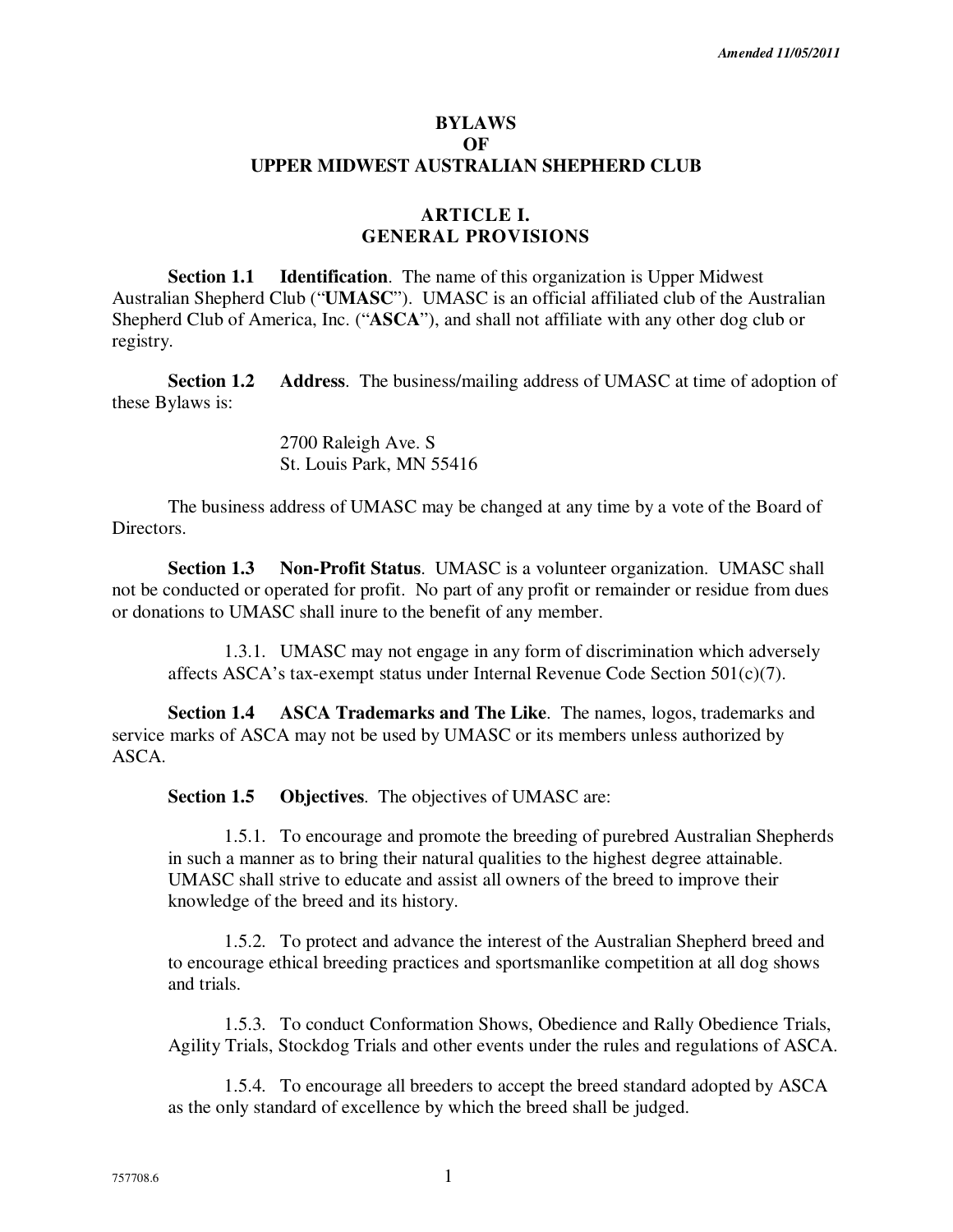#### **ARTICLE II. ORDER OF BUSINESS AND PROCEDURES**

Robert's Rules of Order Newly Revised shall govern any matter of procedure not specifically addressed by these Bylaws, unless another order of procedure is established by the Board of Directors.

#### **ARTICLE III. MEMBERSHIP**

#### **Section 3.1 Eligibility**.

3.1.1. Membership shall be open to all persons who are in good standing with ASCA and UMASC, and who shall subscribe and adhere to the principles and objectives of UMASC. Persons who are currently suspended or expelled from ASCA may not join UMASC until they are reinstated in ASCA. Membership shall be unrestricted as to race, color, creed, or sex. Ownership of an Australian Shepherd shall not be a requirement of membership.

3.1.2. Each applicant for membership shall apply on a form approved by UMASC. The form shall provide that the applicant agrees to abide by the Constitution, Bylaws, Rules, Regulations, Code of Ethics, and Dispute Rules of both ASCA and UMASC. Dues shall accompany the application.

3.1.3. Any person who renews membership is deemed to have consented to all current terms of the Constitution, Bylaws, Rules, Policies, Procedures, and Dispute Rules of both ASCA and UMASC.

#### **Section 3.2 Types of Membership**.

3.2.1. Individual Membership is open to any individual meeting eligibility requirements, and shall have one vote.

3.2.2. Family Membership is open to any person and their immediate family members residing in the same household who meet eligibility requirements. Immediate family means (i) a spouse, domestic partner, or fiancée; or (ii) a child, grandchild, parent, grandparent, sibling, uncle, aunt, nephew or niece, or the spouse, domestic partner, or fiancée of any such person. Each Family Membership will be allowed two votes. Voting memberships shall be vested in members of the immediate family who are 18 years of age or older. Junior non-voting memberships (*see Junior Membership description in Section 3.2.3 below*) shall be vested in members of the family who are younger than the age of 18.

3.2.3. Junior Non-Voting Membership is open to anyone under age 18 and not living with a UMASC member.

3.2.4. Honorary Life Membership is a non-paid, voting membership offered to those persons selected by unanimous vote of the Board of Directors to receive such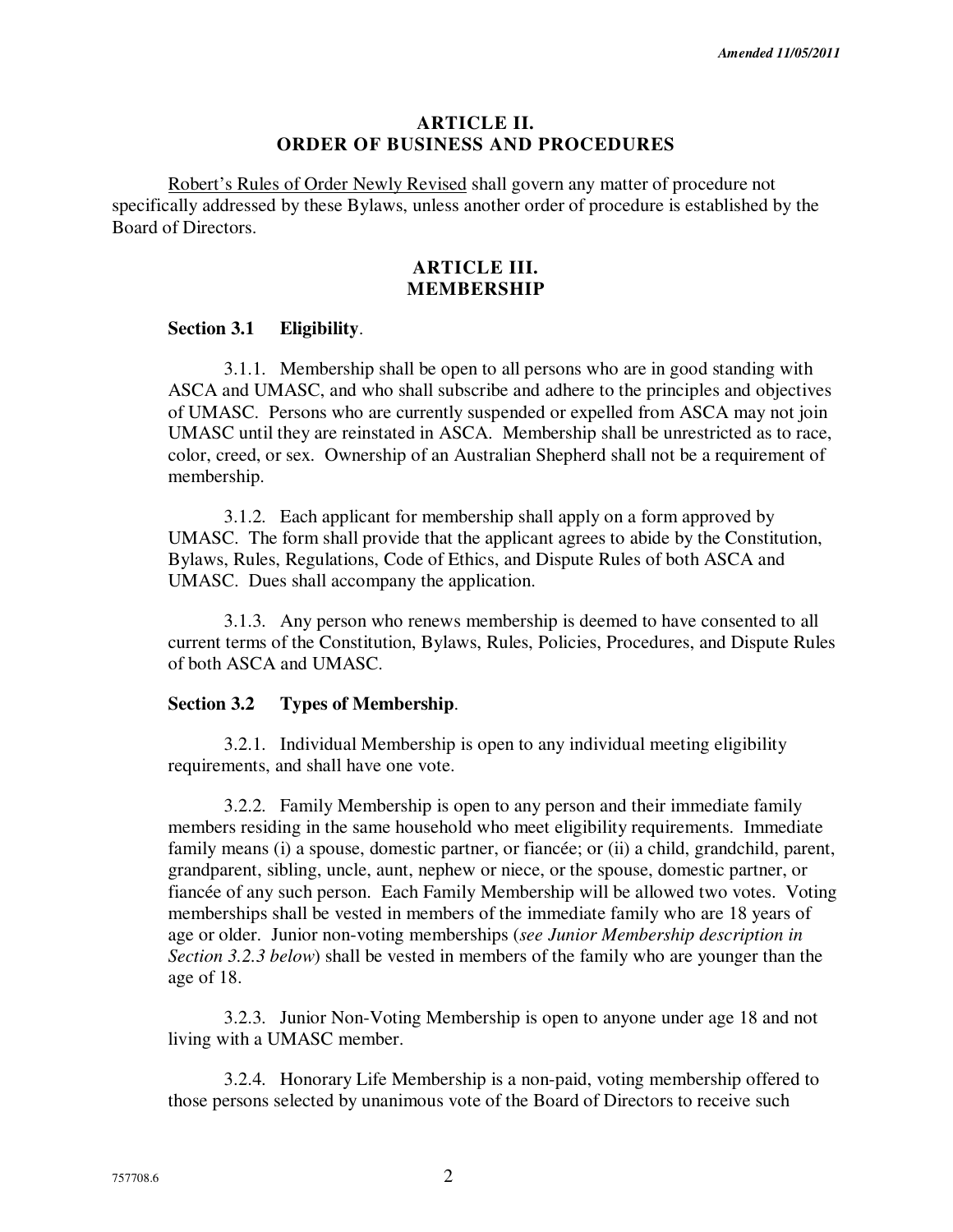special membership. Honorary memberships will be offered periodically to honor a person for his or her outstanding service to UMASC, or to the Australian Shepherd and its fancy. The Honorary Life Member shall have one vote.

3.2.5. Newsletter/Subscription Membership is for any person or organization desiring membership for the sole purpose of receiving mailings from UMASC. This membership has no voting rights and will not be eligible for year end awards.

3.2.6. Membership in UMASC is not transferable.

**Section 3.3 Approval of Membership**. An applicant is admitted to membership only upon approval of the Board of Directors.

**Section 3.4 Dues**. Annual dues of an amount determined by the Board of Directors shall be payable on each January 1. Dues shall be determined by the financial needs of UMASC and will be only changed upon reasonable notification to its members.

#### **Section 3.5 Termination of Membership**.

3.5.1. By Resignation. Any member may, by written request, resign from membership in UMASC. Dues will not be refunded.

3.5.2. By Lapsing. Any member whose dues remain unpaid by February 1 of any fiscal year will be considered lapsed in membership.

3.5.3. By Suspension or Expulsion. Any member who is disciplined by ASCA is deemed disciplined to the same extent by UMASC. Any member may be terminated by expulsion as provided in Article XIII of these Bylaws. Expulsion of any member shall not release said member from the obligation to pay all outstanding debts to UMASC.

3.5.4. Expulsion Reinstatement. Upon re-application of a former member and filed with the Secretary, the Board of Directors may, by affirmative vote of two-thirds of the members of the Board of Directors, reinstate such former member to membership in UMASC on such terms as the Board of Directors may deem appropriate. The former member submitting this reinstatement application must be in good standing with ASCA.

**Section 3.6 Good Standing**. A member in good standing is considered to be in good standing if they are in compliance with all the rules and regulations of ASCA and its affiliates and conduct themselves so as to advance the interests of UMASC and the breed. As examples, a member is not in good standing if they have not paid dues when assessed or if they are presently under discipline imposed by ASCA or an affiliate.

### **ARTICLE IV. UMASC BUSINESS**

**Section 4.1 Fiscal Year**. UMASC's fiscal year is from January 1 to December 31. UMASC's official year shall begin immediately upon installation of its elected officers and end upon their termination of office.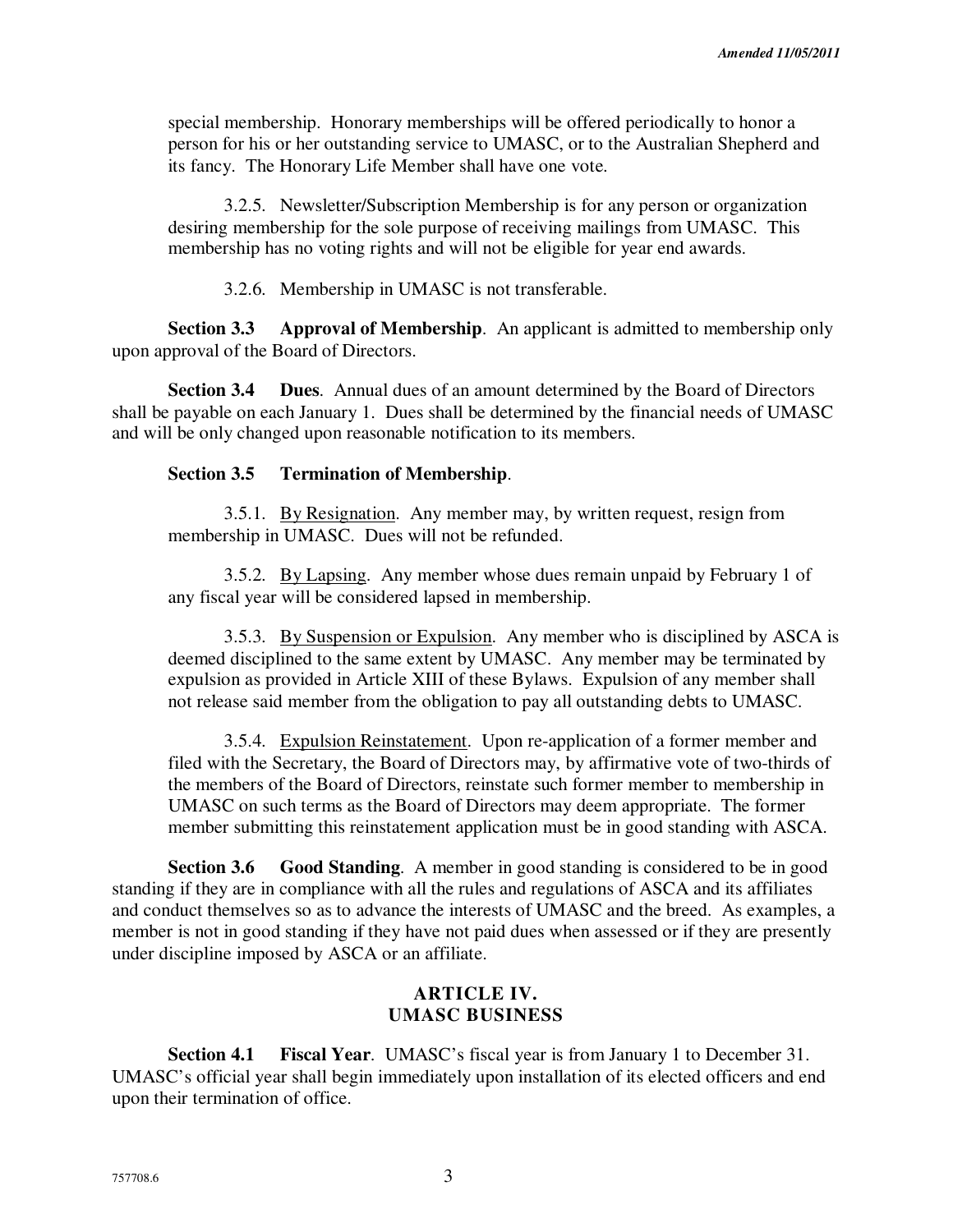### **Section 4.2 Membership Meetings**.

4.2.1. One or more general meetings shall be held annually with the dates to be determined by the Board of Directors. Members shall be notified of all meetings not less than 15 days prior to the selected date. Notice will be sent by electronic mail unless U.S. Mail has been specifically requested by a member.

4.2.2. The Board of Directors shall meet not less than six (6) times yearly to conduct the business of UMASC. Special meetings of the Board of Directors may be called by the President, at any time, with fifteen (15) days notice to the members of the Board of Directors.

1. A quorum shall consist of six (6) board members. The presence of a quorum is necessary for all voting. Unless otherwise specified in these Bylaws, any matter may be passed by the Board of Directors by a simple majority of those Directors present to vote.

2. All meetings of the Board of Directors may be attended by the general membership except when it is considering matters of discipline. When considering matters of discipline, only members of the Board of Directors and the person whose conduct is in question may be present.

4.2.3. Special meetings of the general membership may be requested in writing and signed by twenty-five percent (25%) of the general membership in good standing. A special meeting may only be requested by written petition to the Board of Directors. The petition must be given to the Board of Directors at least thirty (30) days before the desired special meeting. The Secretary shall provide notice to the all members by electronic mail, telephone or U.S. Mail at least fifteen (15) days before the meeting.

4.2.4. Voting by balloting of the entire membership may only be permitted in special cases as determined by these Bylaws. In cases of voting by balloting of the membership, a majority of fifty-one percent (51%) of the total UMASC membership roll shall be required to carry a decision. Should such balloting fail to elicit sufficient response from the membership to effect a decision, the question shall be brought before the membership present at the next general meeting of UMASC and voted upon at that time. A majority vote of those in attendance shall then be considered sufficient to effect all decisions of UMASC.

### **ARTICLE V. THE BOARD OF DIRECTORS**

## **Section 5.1 Board of Directors**.

5.1.1. The affairs of UMASC shall be managed by a Board of Directors.

5.1.2. The Board of Directors shall consist of the Officers and an odd number of additional other persons (Directors) who are UMASC members elected from the general membership.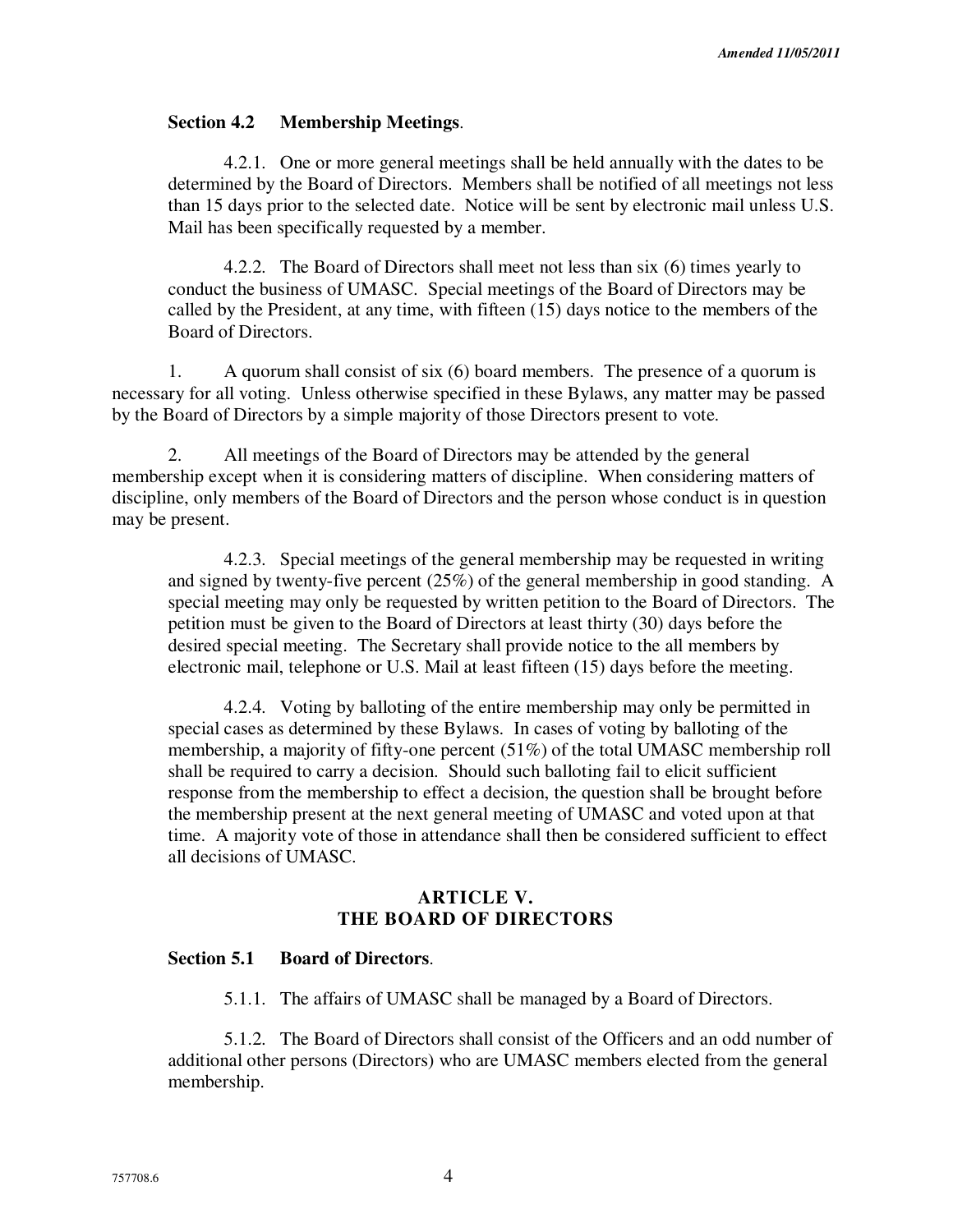5.1.3. Each member of the Board of Directors shall serve a one-year term of office, and shall be expected to attend a majority of meetings of the Board of Directors to affect the duties of their office.

5.1.4. The new Board of Directors shall assume office immediately after the final vote count at the meeting at which they were elected. In the case of disputed elections, the former Board of Directors will serve until the dispute is resolved. The new Board of Directors shall assume office immediately after a disputed election is resolved.

5.1.5. The Board of Directors shall be vested with general management and supervision of all UMASC business and affairs, and it shall be empowered to appoint such committees as may be deemed necessary to advance the work of UMASC. All committees and each of their members shall be subject to the authority of the Board of Directors, and may be terminated or replaced by the Board of Directors at any time.

5.1.6. Actions and decisions of the Board of Directors may be subject to review of fifty-one percent (51%) of the general membership at any time, by written petition of the members, or by request of the President.

5.1.7. Any three members, not of the same household, or the President, may petition the Secretary in writing to hold a balloting of the membership to rescind any decision by the Board of Directors alleged not to be in the best interests of UMASC. The Secretary shall notify all members of a decision on the issue, and a general membership meeting shall be called not less than thirty (30) days following the mailing of the ballots to decide upon the issue.

5.1.8. Any vacancies occurring on the Board of Directors of UMASC shall be filled until completion of that term of office by a majority vote of the Board of Directors at its next regular meeting following the creation of the vacancy; except for the office of the President, as provided in these Bylaws. Any Officer or Director of UMASC who is absent for more than half of UMASC meetings shall have resigned from the Board of Directors by reason of absence.

5.1.9. Each Officer is responsible for maintaining UMASC records appropriate to their office. Records must be maintained in a form easily readable, transportable and maintainable by anyone qualified for the office. All records kept of whatever nature or form are the property of UMASC. Each Officer is responsible for transferring UMASC's records to his or her successor within 14 days following an election. The unexcused failure of either the outgoing or the incoming officer to effect this transfer automatically removes that person from good standing. If the incoming officer is the person preventing the transfer, the outgoing officer will continue in office until the transfer is completed.

5.1.10. An Officer may be removed from the Board of Directors only upon an affirmative vote of two-thirds of the other Officers and Directors or upon two-thirds majority vote of the general members. The Officer whose removal is being voted on may not vote for this purpose. An Officer may be removed from office only for cause.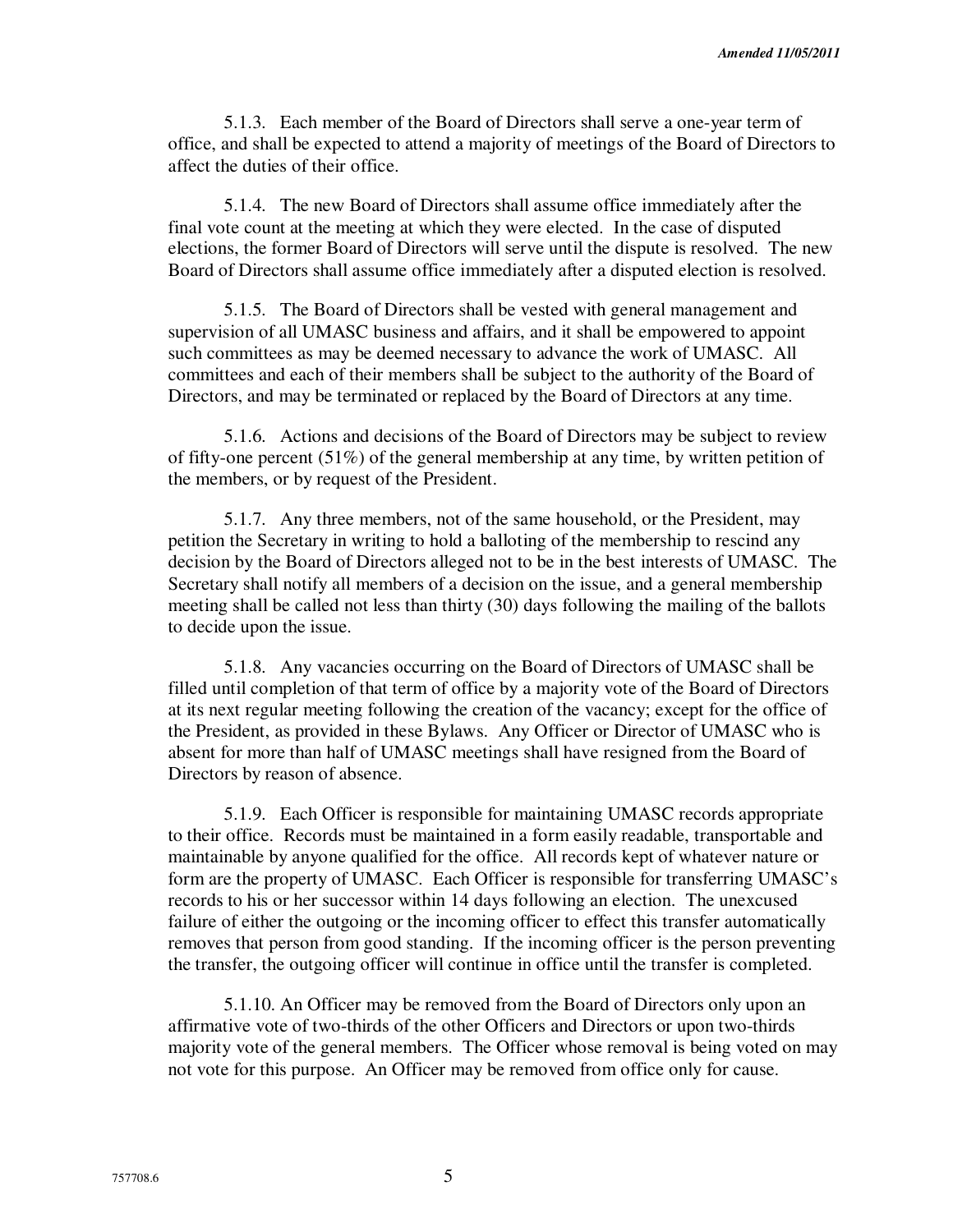### **ARTICLE VI. OFFICERS AND DIRECTORS**

**Section 6.1 Officers**. The Officers of UMASC shall consist of a President, Vice President, Second Vice President/Membership, Secretary, Treasurer and Affiliate Representative. All Officers must be members in good standing of ASCA and UMASC. Persons who are currently suspended or expelled from ASCA or UMASC may not run for office in UMASC until they are reinstated in ASCA. Officers may not be on the Board of Directors of any other ASCA affiliate.

6.1.1. President. The President shall preside over all meetings, chair the Board of Directors, and exercise supervision over all affairs and activities of UMASC. The President shall be a member ex officio of all committees, and shall have all powers and duties normally appropriate to this office. Refer to Robert's Rules of Order for the President's voting privilege.

6.1.2. Vice President. The Vice President shall assume the duties of the President during his/her absence, illness or incapacity. In the event of resignation or death of the President, the Vice President shall assume the office of President for the remainder of the current term of office, and a replacement for Vice President shall be appointed by the Board of Directors for a like term of office.

6.1.3. Second Vice President/Membership. The Second Vice President/Membership shall accept new member applications and dues, keep applications on file, and maintain a membership list.

6.1.4. Secretary. The Secretary shall keep all records of UMASC, record the minutes of all Board of Directors and general membership meetings, give notice to all members as may be required, and maintain all correspondence for UMASC. The Secretary shall maintain within reach at all meetings, copies of Bylaws, Special Rules of Order and Standing Rules. The Secretary shall notify Officers and Directors of their election to the Board of Directors.

6.1.5. Treasurer. The Treasurer shall be entrusted with all financial records and monies of UMASC, shall collect dues and pay debts of UMASC, and keep accurate records of all transactions under his/her supervision. Expenditures of amounts in excess of \$300 must be approved by the President. All funds shall be deposited in a bank designated by the Board of Directors, and the Treasurer may be bonded, at the discretion of the Board of Directors, for an amount not to exceed the balance of funds in UMASC's treasury. The Treasurer's books shall be open to inspection of the Board of Directors at all times, and the Treasurer shall report the status of UMASC's finances at each general membership meeting. At the closing of the fiscal year, the Treasurer shall render a written report of the previous years accounts to the general membership at its next meeting (or annual meeting). The Treasurer has the duty of a fiduciary to UMASC.

6.1.6. Affiliate Representative. The Affiliate Representative shall be UMASC's liaison to ASCA and be empowered to represent UMASC and its Board of Directors in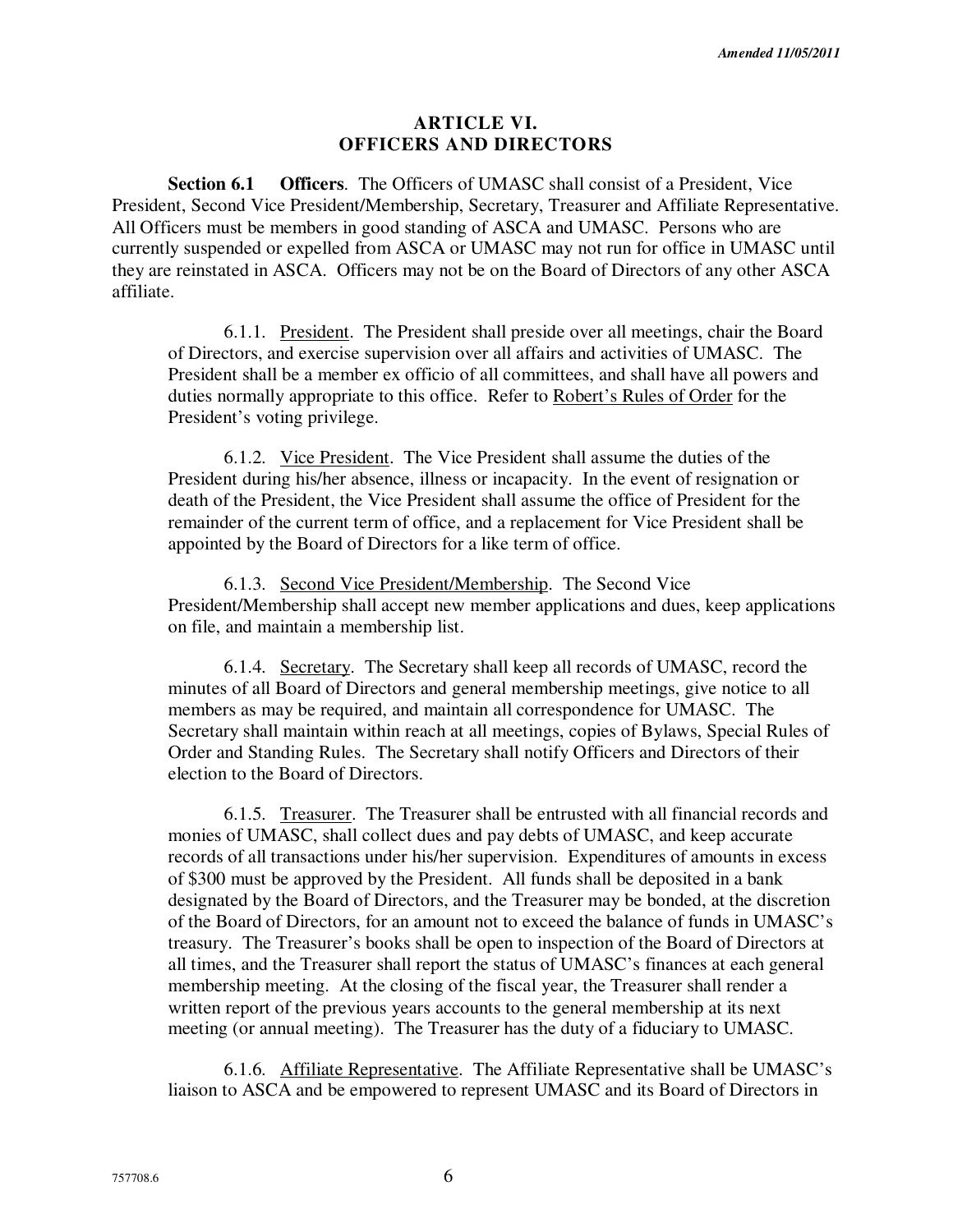all business and correspondence with ASCA and its affiliates. However, all activities of the Affiliate Representative shall be subject to prior approval of the President and/or Board of Directors. The Affiliate Representative shall give report of all activities of and communications with ASCA at each general membership meeting, and shall communicate all impending matters with the Board of Directors and/or the President as they arise. The Affiliate Representative is responsible for distributing all ASCA business to UMASC.

**Section 6.2 Show Coordinators**. Show Coordinators shall be appointed by the Board of directors. Each Show Coordinator must be a member of the Board of Directors. Show Coordinators will act as the liaison between UMASC and ASCA, and will sign and be responsible for all paperwork pertaining to sanctioning ASCA shows/trials.

### **ARTICLE VII. LIABILITY OF MEMBERS**

**Section 7.1 Personal Liability**. Except for payment of dues, no Director, Officer, or Member shall be personally liable for any past or present debt or obligations of UMASC.

7.1.1. A member may not incur debt for UMASC without approval of the Board of Directors. Such a person is personally liable for the debt. However, the Board of Directors may ratify such a debt by a simple majority of those Directors present to vote at any meeting the Board of Directors.

7.1.2. No person shall use the name, mailing list, or official insignia of UMASC for other than UMASC purposes.

### **ARTICLE VIII. ANNUAL MEETING**

An annual meeting may be called by the President and Board of Directors as concurrent as possible with the election of new officers every year. Normal conduct of this meeting shall include a report of the President on the activities of UMASC's past year, a report by the Secretary on the growth of UMASC, a report of UMASC's financial status by the Treasurer, a report by the Affiliate Representative on ASCA affairs, a report by outgoing Directors as directed by the President, and installation of new UMASC Officers.

# **ARTICLE IX. NOMINATIONS AND ELECTIONS**

Nominations and elections must be scheduled so the new slate of officers is installed before the Affiliate renewals are due back to the ASCA Business office on January 31. Any change of officers during the year must be sent to the ASCA Business Office within thirty days of the change.

**Section 9.1 Nominating Committee**. On or before the middle of October, the President shall appoint a Nominating Committee which shall propose and present a slate of nominees for election to all officers of UMASC and its Board of Directors. The Nominating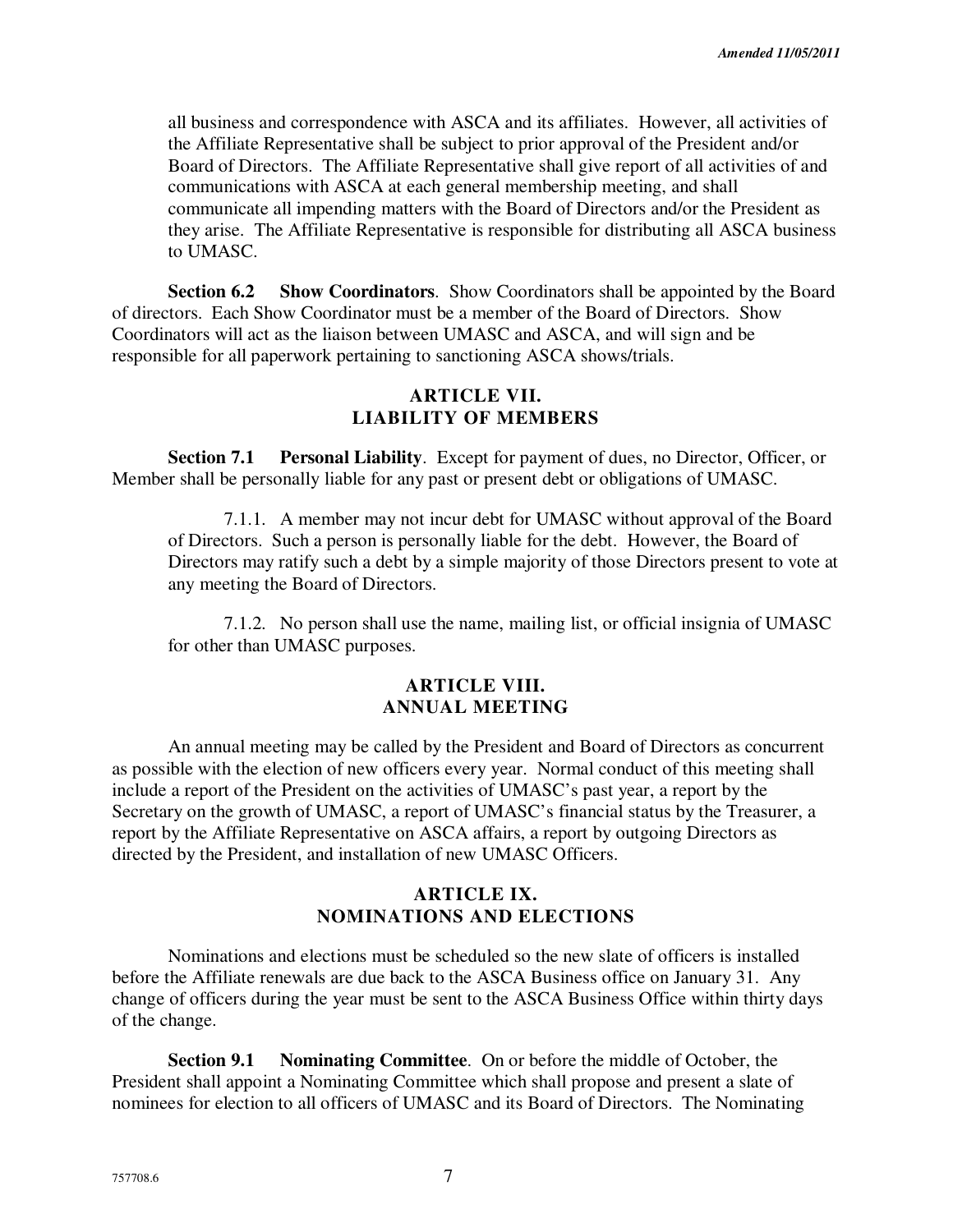Committee shall consist of three members in good standing, one of whom must be a member of the Board of Directors. The President may not serve on the Nominating Committee. The Nominating Committee shall select its own Chairman. Said slate of nominees shall be presented to the Board of Directors no later than the middle of November.

9.1.1. Any member whose UMASC and/or ASCA dues are unpaid may not be a nominee.

9.1.2. A member must consent to being a nominee.

9.1.3. Any member who has been suspended or expelled from ASCA may not be a nominee.

**Section 9.2 General Membership Meeting**. During the month of November a general membership meeting shall be called to present the Officer/Board nominee slate, as selected by the Nominating Committee, to the membership; or notice thereof shall be presented to the membership by electronic mail, unless a member specifically requests delivery by U.S. Mail. Additional nominations shall be solicited from the membership from the floor, or by mail, at this time. All additional nominees must consent to nomination to qualify for such nomination.

**Section 9.3 Elections**. Elections shall be held during the month of December and shall be conducted by U.S. Mail. Voting ballots shall be sent to all voting members no later than the 1st day of December. Returned ballots must be post marked not later than the 15th of December and will be sent to a designated member of the Nominating Committee. Election of the nominees shall be effected by a majority vote of the ballots received by the close of the voting date. The Nominating Committee is responsible for counting the votes. Any member of the Nominating Committee running for election may not receive ballots or count votes.

9.3.1. Elected candidates shall assume the duties of office on or before the last day of January.

9.3.2. There is no limit to the number of terms of office a person may serve.

9.3.3. If the number of people agreeing to run for office does not exceed the number of spots up for election on the Board of Directors, the Nominating Committee's slate shall be considered to have been elected unanimously and no balloting will be necessary.

Nominations and elections cannot be made in any manner other than as provided herein under Article IX.

# **ARTICLE X. CONTRACTS, CHECKS, DEPOSITS AND FUNDS**

**Section 10.1 Financial Accounts**. All financial accounts shall be in the name and to the credit of UMASC. The account shall be maintained in a federally insured financial institution located in the county where UMASC conducts all or a majority of its business.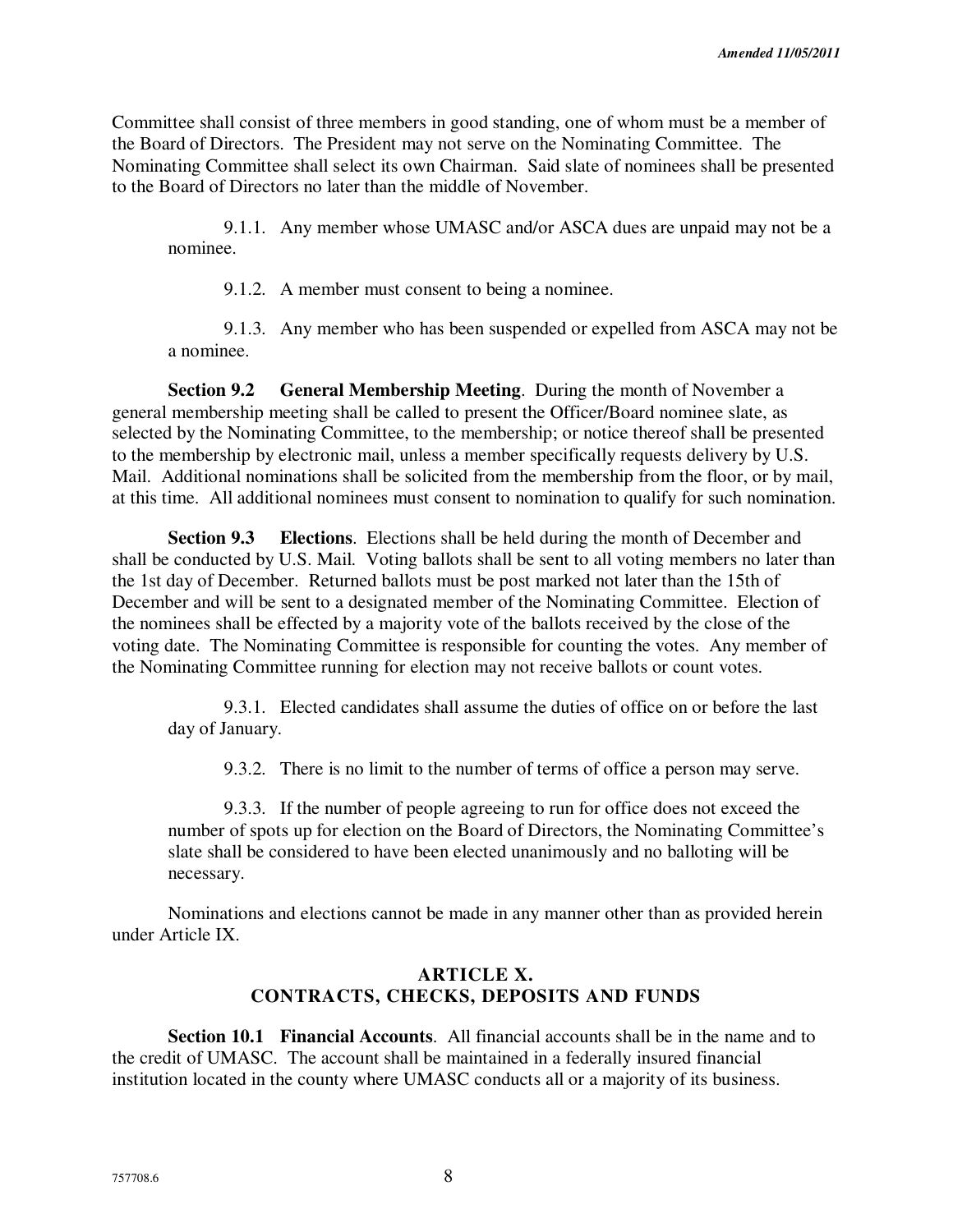**Section 10.2 Disbursements**. All disbursements from UMASC's operating account shall be made by check or electronic funds transfer signed by one of the following Officers: Treasurer, President or Secretary.

**Section 10.3 Board of Directors Authorization**. The Board of Directors may authorize one or more members of UMASC to enter into any contract or to execute and deliver any instrument in the name of and on behalf of UMASC, and such authority may be general or confined to specific instances.

**Section 10.4 Deposits**. All funds of UMASC shall be deposited in a timely manner to the credit of UMASC in the accounts specified in Section 10.1.

## **ARTICLE XI. CREATION AND TERMINATION OF COMMITTEES**

Subject to approval of the Board of Directors, the President may appoint permanent or temporary committees to advance the work of UMASC in such matters as the club newsletter, stockdog, agility and obedience events, and other special events. Any committee so appointed may be terminated by an affirmative majority vote of the Board of Directors.

#### **ARTICLE XII. AMENDMENTS TO BYLAWS**

**Section 12.1 Proposing Amendments**. Amendments to the Bylaws may only be accomplished by a vote of the membership of UMASC. Amendments may be proposed by the Board of Directors or by written petition signed by twenty percent (20%) of the members of UMASC in good standing and addressed to the Secretary.

**Section 12.2 ASCA Approval**. Proposed Amendments to these Bylaws must be approved by ASCA before a member vote on these amendments is initiated.

**Section 12.3 Member Vote**. Amendments must be submitted to a vote of the members within three (3) months of ASCA's approval of the amendments. Amendments proposed by petition must be accompanied by recommendations of the Board of Directors when published in the agenda for the election. See Article IX, Section 9.3.

## **ARTICLE XIII. DISPUTES AND DISCIPLINE**

**Section 13.1 Disputes**. Disputes between UMASC members, between a member and UMASC, or involving non-members and pertaining to UMASC affairs or a UMASC-sanctioned event, shall be decided in accordance with the Dispute Rules as adopted by ASCA. Any discipline or sanctions issued or administered by UMASC shall be in conformity with such rules.

**Section 13.2 Suspension**. Any member who is suspended from the privileges of ASCA automatically shall be suspended from the privileges of UMASC for a like period.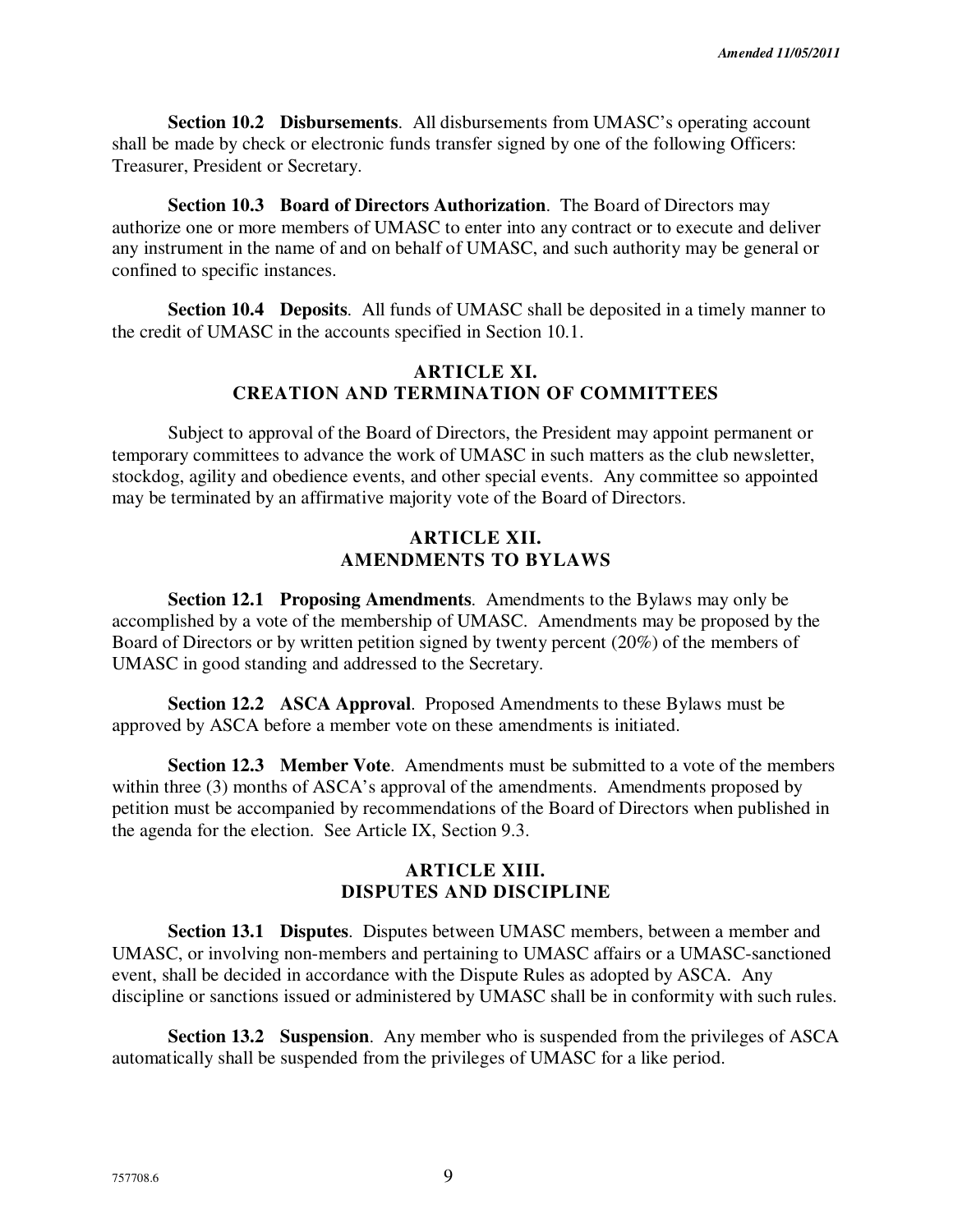**Section 13.3 ASCA Rules**. Members of UMASC and non-member participants in UMASC activities must agree to abide by all rules and procedures adopted by ASCA and those adopted by UMASC. Forms for application for membership and for participation in UMASC activities shall so state. Such rules and procedures include, but are not limited to, these Bylaws, ASCA's Bylaws, ASCA's Agility Rules and Regulations, Conformation Show Rules and Regulations, Junior Showmanship Program Rules, Obedience Rules and Regulations, Rally Rules and Regulations, Stockdog Rules and Regulations, ASCA's Dispute Rules, and/or any additional programs approved by ASCA.

**Section 13.4 Member Conduct**. All members shall be expected to conduct themselves in a manner which shall uphold the principles of UMASC as stated in the constitution, and may, by actions contrary to its ideas, be subject to disciplinary action of the Board of Directors.

### **ARTICLE XIV. DISSOLUTION**

UMASC may be dissolved at any time by written consent of at least three-fourths (3/4) of the members in good standing.

**Section 14.1 Disposal of Assets**. In the event of dissolution, whether by voluntary means, involuntary means, or by operation of law, none of the property, funds, assets or proceeds thereof shall be distributed to any member of UMASC unless such distribution is to discharge an undisputed and properly documented obligation of UMASC to the member. All remaining UMASC property, funds, assets, or proceeds thereof must be donated to a benevolent animal organization or as a donation for the ASCA National Specialty or the Aussie Rescue fund as directed by the Board of Directors.

**Section 14.2 Disputed Funds**. Funds which are subject to dispute involving UMASC will be deposited in the ASCA Dispute Funds Trust. At resolution of the dispute, the amount in dispute will be either disbursed to the appropriate claimant or transferred to the Aussie Rescue fund or the ASCA National Specialty fund in the name of UMASC.

**Section 14.3 Notice of Dissolution**. Written notification of the dissolution must be given to ASCA before the effective date.

The above Bylaws, as amended, are certified to have been adopted by the Board of Directors of UMASC on the \_\_\_\_\_\_\_\_ day of \_\_\_\_\_\_\_\_\_, 2011.

 $\overline{\phantom{a}}$  , which is a set of the set of the set of the set of the set of the set of the set of the set of the set of the set of the set of the set of the set of the set of the set of the set of the set of the set of th

Secretary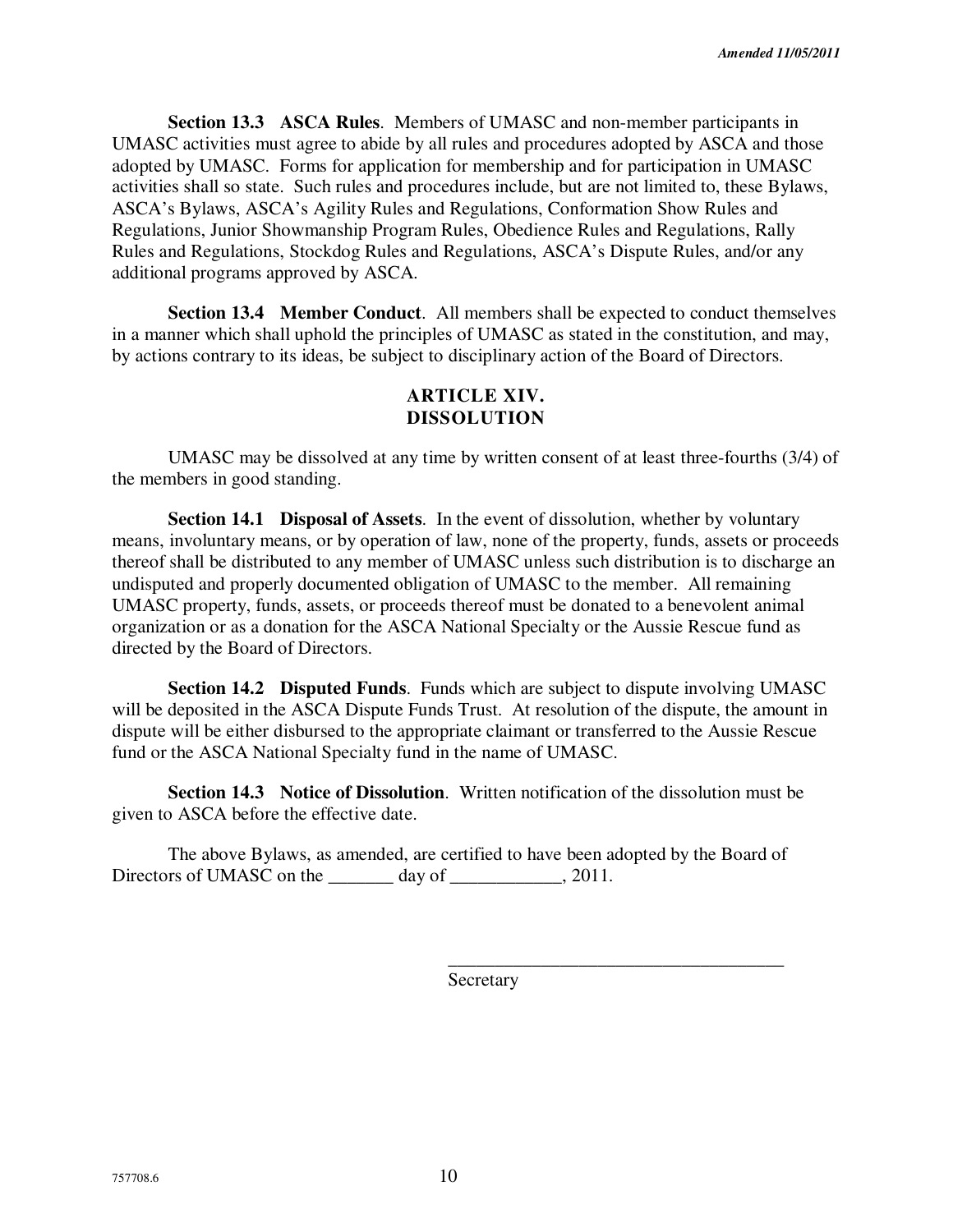# **ASCA REQUIRED ADDENDUM TO AFFILIATE CLUB BYLAWS**

### **Revised October 15, 2005**

1. Conflict within Bylaws. In the event of a conflict between this addendum and any other provision of these bylaws, this addendum shall prevail.

2. The Club and ASCA®. The Affiliate Club is referred to as "the Club" and the AUSTRALIAN SHEPHERD CLUB of AMERICA, is referred to as "ASCA®" in this addendum.

2.1 The club shall not seek membership nor seek license or sanction for any event with another registry other than a registry which ASCA® has an agreement.

2.2 The Host Club of an ASCA® National Specialty shall not invite nor contract with another registry or any of its affiliates other than a registry with which ASCA® has an agreement to hold an event at any time during the Nationals or as a preshow or trial.

2.3 The ASCA® Business Office will refuse sanction of any show/trial of an ASCA® Affiliate held with the United States Australian Shepherd Association (USASA) National Specialty unless such show is approved by a vote of the membership of such Affiliate when at least fifty percent (50%) of such Affiliate Club members cast a vote and action is approved by two-thirds (2/3) of those casting votes.

3. Non-Profit Status. The Club shall not be operated for profit. No profit or part thereof or any remainder or residue from dues or donations for the Club's use shall inure to the benefit of any member.

4. Objectives. The primary objective of the Club is to protect and advance the Australian Shepherd breed. In service of this goal, the Club will:

4.1 Encourage and promote the breeding of purebred Australian Shepherds in such a manner as to bring their natural qualities to the highest degree attainable.

4.2 It shall strive to promote, educate, and assist all owners of the breed to improve their knowledge of the breed and its history.

4.3 Protect and advance the interest of the Australian Shepherd breed and to encourage ethical breeding practices and sportsmanlike competition at all dog shows and trials.

4.4 Conduct Conformation Shows, Obedience Trials, Stock Dog Trials, Tracking Tests, Agility Trials and other events in conformity with ASCA rules and regulations.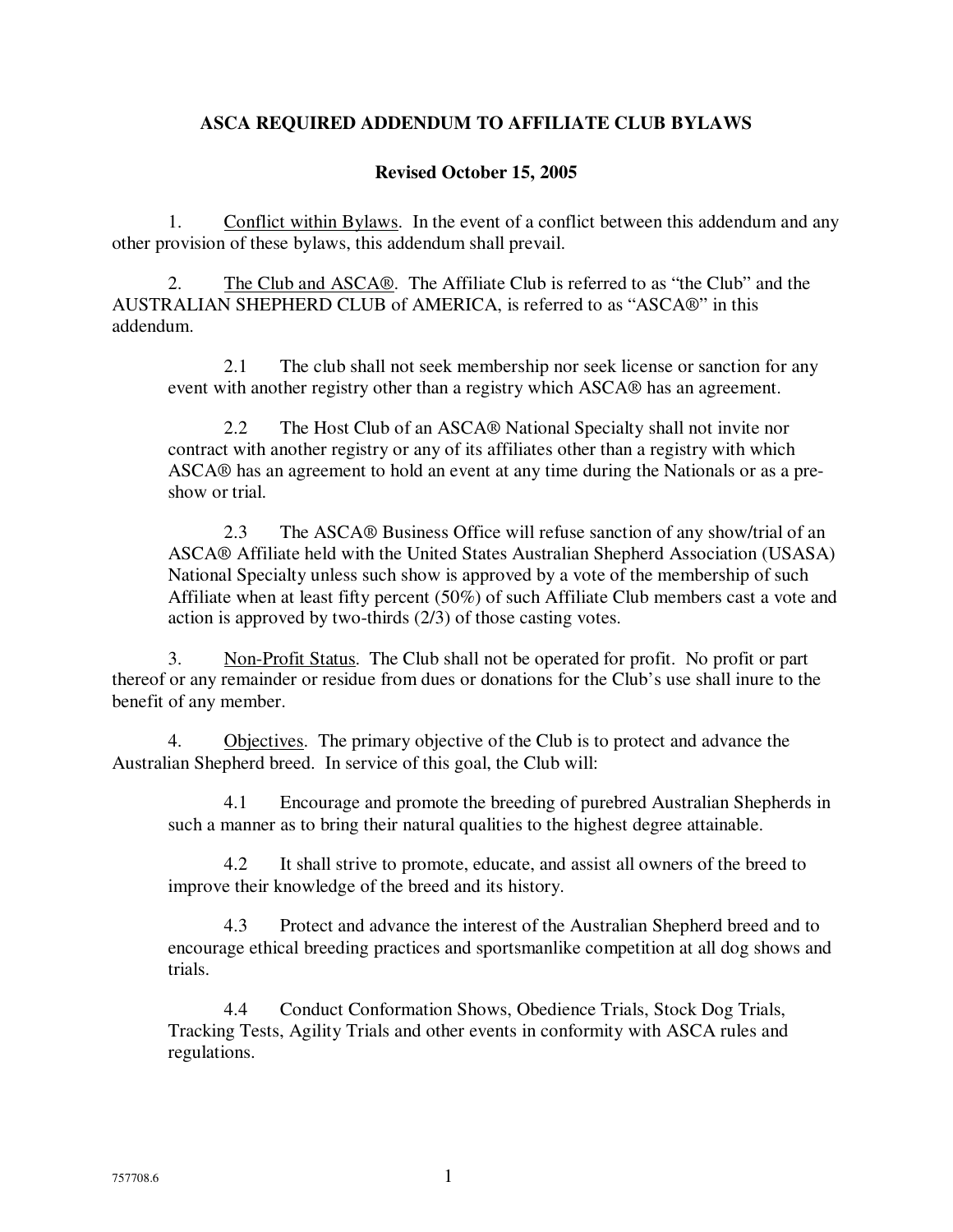4.5 Encourage all breeders to accept the ASCA® breed standard as the only standard of excellence by which the breed shall be judged.

5. Order of Business and Procedures. The latest version of "Robert's Rules of Order" shall govern any matter of procedure not specifically addressed by these Bylaws, unless another order of procedure is established by the Board of Directors.

6. Membership. Membership shall be open to all persons who are in good standing with ASCA® and the Club and who shall subscribe and adhere to the principles and objectives of this Club. Persons who are currently suspended or expelled from ASCA® may not join this Club until they are reinstated in ASCA®.

6.1 Each applicant for membership shall apply on a form approved by the Club. The form shall provide that the applicant agrees to abide by the Constitution, Bylaws, Rules, Regulations, Code of Ethics, and Dispute Rules of both ASCA® and the Club.

6.2 Any person who renews membership is deemed to have consented to all current terms of the Constitution, Bylaws, Rules, Policies, Procedures and Dispute Rules of both ASCA® and the Club.

6.3 Any member who is disciplined by ASCA® is deemed disciplined to the same extent by the Club

7. Officers. All Officers and Directors must be members in good standing of ASCA®. Persons who are currently suspended or expelled from ASCA® may not hold or run for office in this Club until they are reinstated in ASCA®.

7.1 Affiliate Representative: Who is an Officer in the Club and shall be the Club liaison representative to ASCA® and be empowered to represent the Club in all business and correspondence with the parent Club and its affiliates. He/she shall give report of all activities of and communications with the parent Club at each meeting; and he/she shall communicate all impending matters with the Board and/or the President as they arise. The Affiliate Representative is responsible for distributing all ASCA® business to the Club.

7.2 Show Coordinators: Shall be appointed by the Board of Directors. The Show Coordinators are the liaison between the Club and the ASCA® show Office. Show Coordinators sign and are responsible for all paperwork pertaining to sanctioning of all ASCA® show/trial programs.

7.3 Any member of the Board or officer of the Club who is absent for more than half of the Club meetings shall have resigned by reason of absence.

8. Nominations and Elections. Nominations and elections will be scheduled so the new slate of officers are installed before the Affiliate renewals are due back to the ASCA® Business office on January 1. (*Note: With the new officers on the renewal form, the listing of all Affiliate Clubs at the Business office and in the Aussie Times will be correct as of January 1.*)